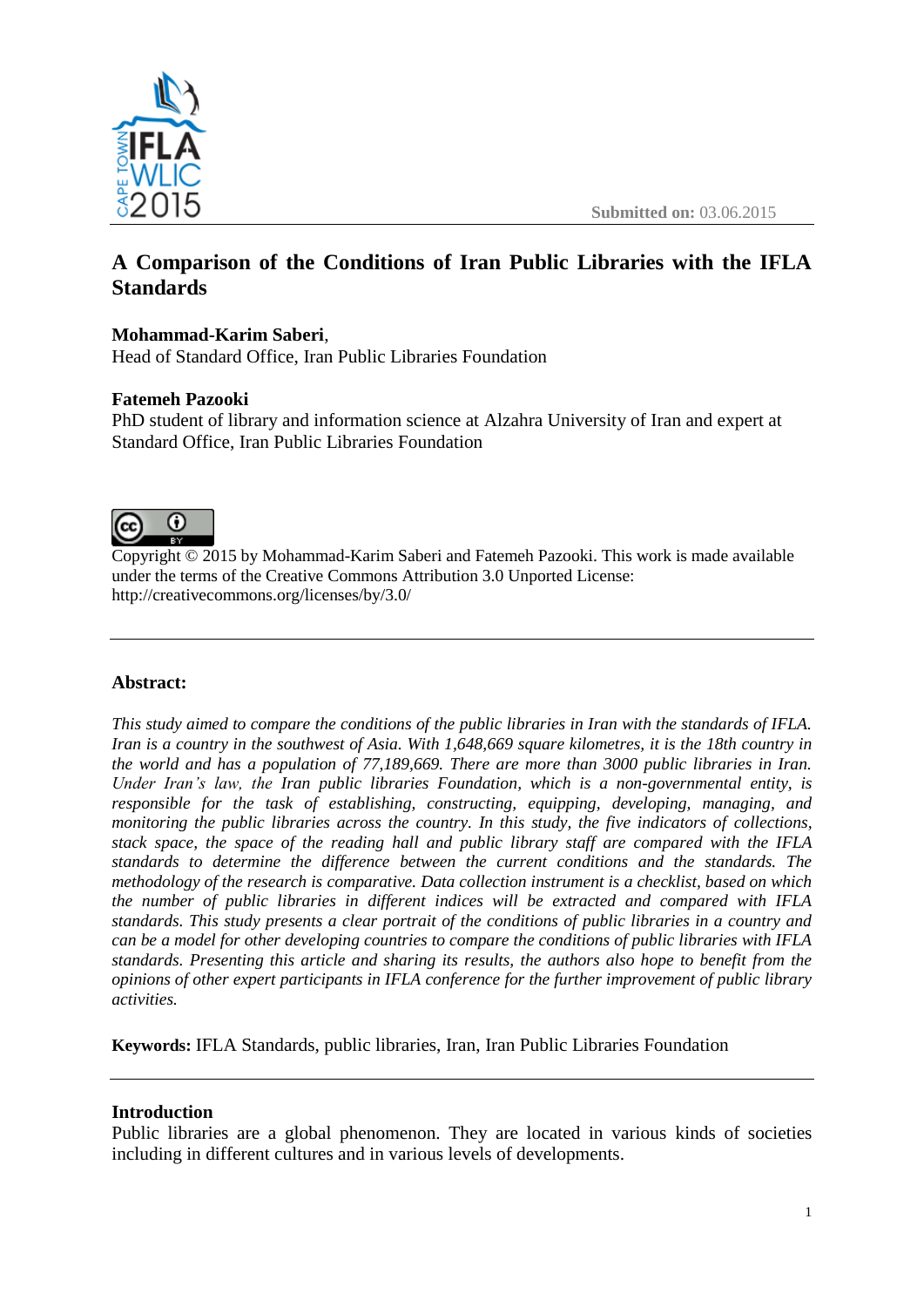Although public libraries can vary very much by the way they operate and by how they provide and deliver their services, they normally have common characteristics which can be defined as follows. A public library is an organization which has been established, supported and also funded by society. These activities are done through local, regional or national government or the other social organization forms. (IFLA guidelines for public libraries, 2010, 1).

Iran is located in South-West Asia with  $1,648,669$  square kilometres and is the  $18<sup>th</sup>$  country with a population of 77,189,669. The first public library in Iran in modern time was opened in 1961 in Tehran Park-e Shahr. In 1965 a law was adopted that stipulated that 1.5 percent of the annual incomes of municipalities is allocated to the creation and development of public libraries. As a result of this law, public libraries in small and big cities in Iran were gradually developed (Mazinani, 2002).

However in 1973, due to unprecedented growth of incomes as a result of the sharp increase of global oil price, the government decided to forgo the contribution of municipalities to manage their public libraries. At the time, the government thought that its collections allowed it to centrally finance the public libraries of the country. Consequently, with approving of the 49<sup>th</sup> note of budget law in 1974, the contribution of 1.5 percent of the incomes of municipalities to public libraries was stopped (Khodaei, 2006).

However unfavourable and unfair status of public libraries in Iran caused that the parliament to establish the "Iran institute of public libraries (IIPL)". This institute is a non- governmental and public institute. Its duty is to establish, construct, equip, develop, manage and supervise the affairs of public libraries all over Iran. There are 3169 public libraries in Iran according to the latest statistics of IIPL (20.03.2015). This statistic indicates that the number of public libraries of Iran is appropriate for the country with a growth in numbers in recent years.

Suitable standards and guidelines for libraries can be helpful for managers and librarians to evaluate the level of services provided by their library and then to make the appropriate improvements. Therefore, the present research aims to compare four indicators (namely collections, storage space, user space and staff) of IIPL with IFLA standards in order to measure the gap between the current condition and the standards. As a result, new actions can be proposed to develop public libraries in Iran based on international standards and guidelines.

### **Methodology:**

The present study was conducted using a comparative method between the actual conditions and the indicators of the IFLA Public Libraries Service Guidelines (Koontz and Gubbin 2010). In the research, four indicators (namely collections, storage space, user space and staff) of IIPL with IFLA standards are compared. A checklist is used for data collection gathering. Therefore the statistics of public libraries of Iran are compared with IFLA guidelines indicators.

### **Findings**

### **Indicator 1: Collections**

Public libraries should have suitable and efficient collections. The following proposed standard is related to collection of books. The size of collection depends on the size of the populations. It is worth mentioning that with absolutely limited collections, these standards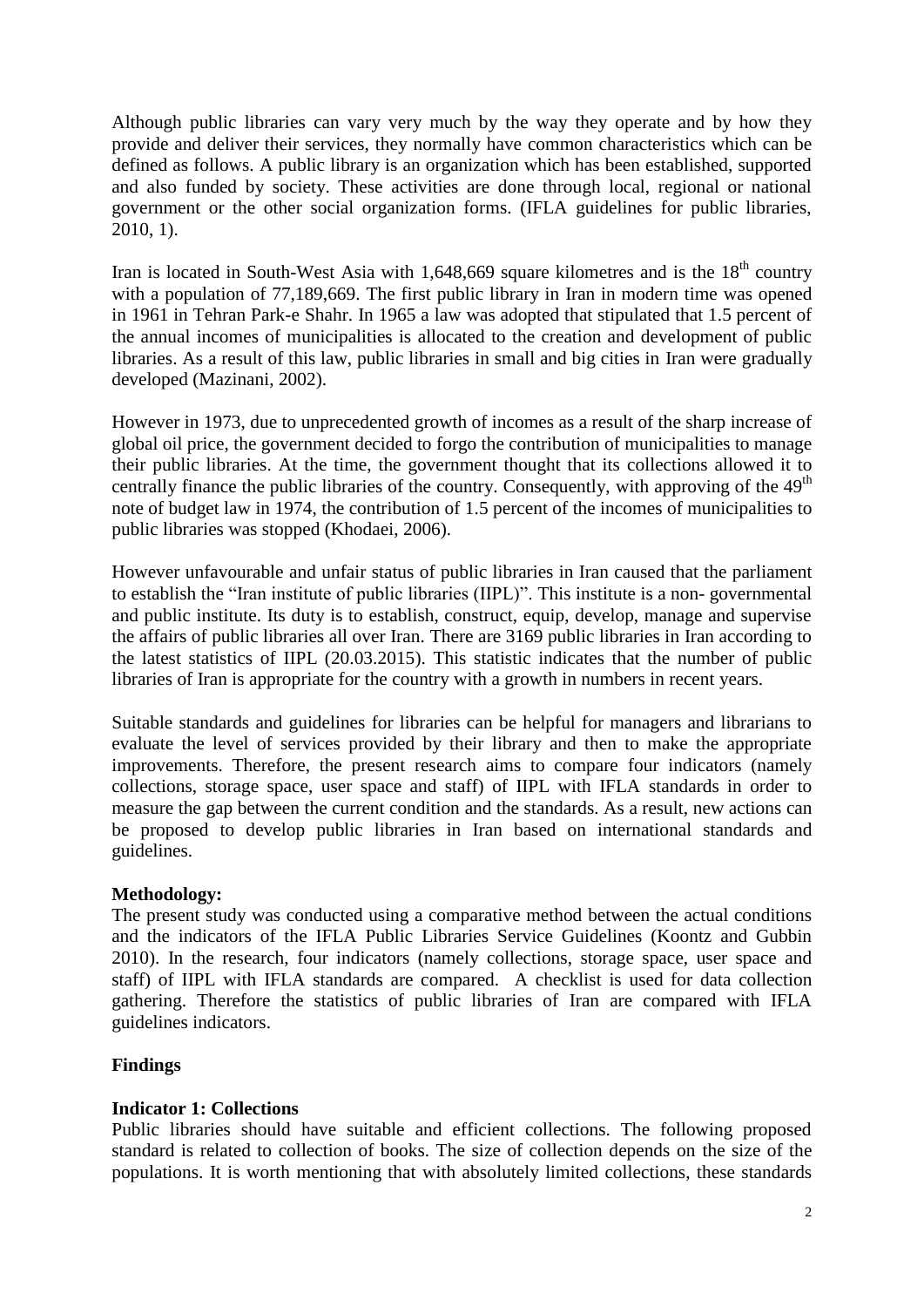can be considered as main goal and also average and long-term strategies should be contemplated in order to gain these standards in the future.

**IFLA Guidelines:** The collection of books of each library should be about 2-3 items per capita (IFLA guidelines, 2010, P.75). The results of the comparison of the Iranian public libraries and IFLA guidelines are in table 1.

| N <sub>o</sub> | Province                          | Collections<br>(Books) | Population   | Collection<br>Indicator<br>(capita) |
|----------------|-----------------------------------|------------------------|--------------|-------------------------------------|
| $\mathbf{1}$   | <b>IFLA</b><br>standard           | $\overline{2}$         | $\mathbf{1}$ | $\overline{2}$                      |
| $\overline{2}$ | Yazd                              | 1721409                | 1074428      | 1.60                                |
| $\overline{3}$ | Semnan                            | 802870                 | 631218       | 1.27                                |
| $\overline{4}$ | Chaharma<br>hal                   | 771570                 | 895263       | 0.86                                |
| $\overline{5}$ | <b>Ilam</b>                       | 473068                 | 557599       | 0.85                                |
| 6              | Zanjan                            | 831810                 | 1015734      | 0.82                                |
| $\overline{7}$ | Kohkilouy<br>e                    | 528408                 | 658629       | 0.80                                |
| 8              | Khorasan<br>Jonoubi               | 528511                 | 662534       | 0.80                                |
| 9              | Qom                               | 915363                 | 1151672      | 0.79                                |
| 10             | Boushehr                          | 732025                 | 1032949      | 0.71                                |
| 11             | Markazi                           | 934870                 | 1413959      | 0.66                                |
| 12             | Khorasane<br>\ Shomali            | 558830                 | 867727       | 0.64                                |
| 13             | Qazvin                            | 693974                 | 1201565      | 0.58                                |
| 14             | Aedebil                           | 717084                 | 1248488      | 0.57                                |
| 15             | Azarbayej<br>an Sharghi           | 2094690                | 3724620      | 0.56                                |
| 16             | Kordestan                         | 837341                 | 1493645      | 0.56                                |
| 17             | Isfahan                           | 2550898                | 4879312      | 0.52                                |
| 18             | Kermansh<br>ah                    | 980875                 | 1945227      | 0.50                                |
| 19             | Khouzesta<br>$\mathbf n$          | 2168946                | 4531720      | 0.48                                |
| 20             | Fars                              | 2086043                | 4596658      | 0.45                                |
| 21             | <b>Nation</b><br><b>Indicator</b> | 34090132               | 75149669     | 0.45                                |
| 22             | Hamedan                           | 748436                 | 1758268      | 0.43                                |
| 23             | Mazandar<br>an                    | 1295948                | 3073943      | 0.42                                |
| 24             | Kerman                            | 1238196                | 2938988      | 0.42                                |
| 25             | Azarbayej<br>an Gharbi            | 1238974                | 3080576      | 0.40                                |

**Table 1: comparing with Iranian public libraries statues with IFLA guidelines**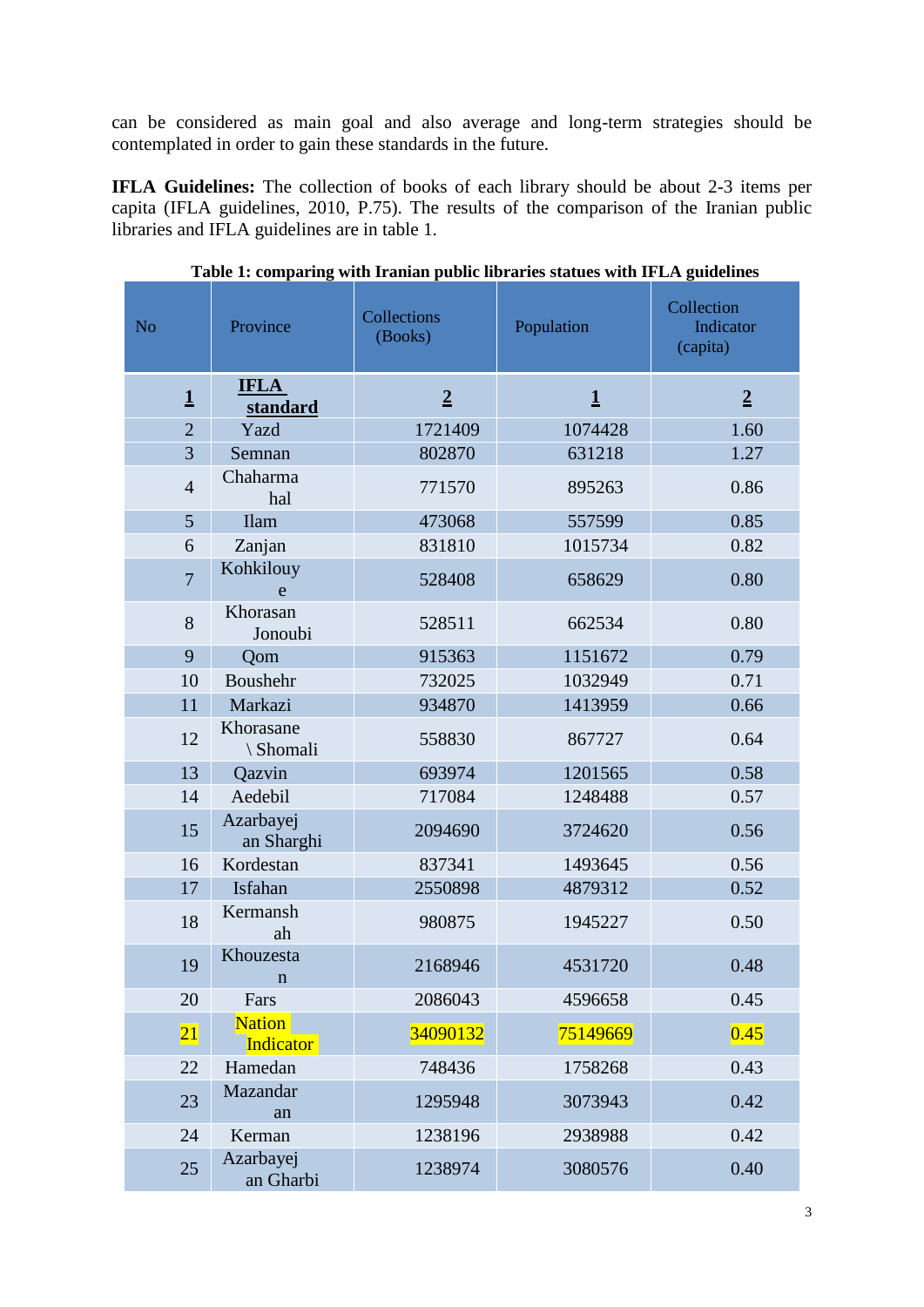| 26 | Alborz                        | 901475  | 2412513  | 0.37 |
|----|-------------------------------|---------|----------|------|
| 27 | Khorasan<br>Razavi            | 2191493 | 5994402  | 0.37 |
| 28 | Hormozga<br>n                 | 560340  | 1578183  | 0.36 |
| 29 | Lorestan                      | 604624  | 1754243  | 0.34 |
| 30 | Gilan                         | 850977  | 2480874  | 0.34 |
| 31 | Golestan                      | 597136  | 1777014  | 0.34 |
| 32 | <b>Sistan</b><br>Balouchestan | 536812  | 2534327  | 0.21 |
| 33 | Tehran                        | 2397136 | 12183392 | 0.20 |

As Table 1 shows in the collections indicator, all province are under standard level. In the table 1 data, 19 provinces (Yazd, Semnan, Chaharmahal, Ilam, Zanjan, Kohkilouye, Khorasane Jonoubi, Qom Boushehr, Markazi, Khorasane Shomali, Qazvin, Aedebil, Azarbayejane Sharghi, Kordestan, Isfahan, Kermanshah, Khouzestan, Fars) are upper than national standard level (0.45) and 12 provinces (Hamedan, Mazandaran, Kerman, Azarbayejane Gharbi, Alborz, Khorasane Razavi Hormozgan, Lorestan, Gilan, Golestan, Sistan Balouchestan, Tehran) are under national standard level.

### **Indicator 2: Storage space**

**E**ach library should have suitable space to store their collection of books. The size of the space depends on the size of the collection. The following proposed standard indicator can be considered as a general guide for storage space.

**Guideline and standard:** storage space can be determined through average 110 books for per square meter (10.8 square feet) (IFLA guidelines, 2010, P.131). There is comparing the Iranian public libraries statues with IFLA standards and guidelines in table 2.

| N <sub>0</sub>  | <b>Province</b>         | <b>Storage</b><br>Space (m2) | <b>Collections</b><br>(Books) | <b>Storage</b><br><b>Space Indicator</b><br>(capita) |
|-----------------|-------------------------|------------------------------|-------------------------------|------------------------------------------------------|
| $\mathbf 1$     | Kerman                  | 15709                        | 1238196                       | 1.40                                                 |
| $\overline{2}$  | Kohkilouye              | 6189                         | 528408                        | 1.29                                                 |
| 3               | Khouzestan              | 22466                        | 2168946                       | 1.14                                                 |
| $\overline{4}$  | Golestan                | 5853                         | 597136                        | 1.08                                                 |
| 5               | Hemedan                 | 7285                         | 748436                        | 1.07                                                 |
| $\underline{6}$ | <b>IFLA Standard</b>    |                              | <b>110</b>                    |                                                      |
| $\overline{7}$  | Tehran                  | 20261                        | 2397136                       | 0.93                                                 |
| 8               | Chaharmahal             | 6499                         | 771570                        | 0.93                                                 |
| 9               | Yazd                    | 13861                        | 1721409                       | 0.89                                                 |
| 10              | Hormozgan               | 4482                         | 560340                        | 0.88                                                 |
| 11              | Azarbayejan<br>Sharghi  | 16738                        | 2094690                       | 0.88                                                 |
| 12              | <b>Nation Indicator</b> | 255375                       | 34090132                      | 0.88                                                 |
| 13              | Gilan                   | 6785                         | 850977                        | 0.88                                                 |

**Table2. Comparing with storage space indicator with IFLA standards and guidelines**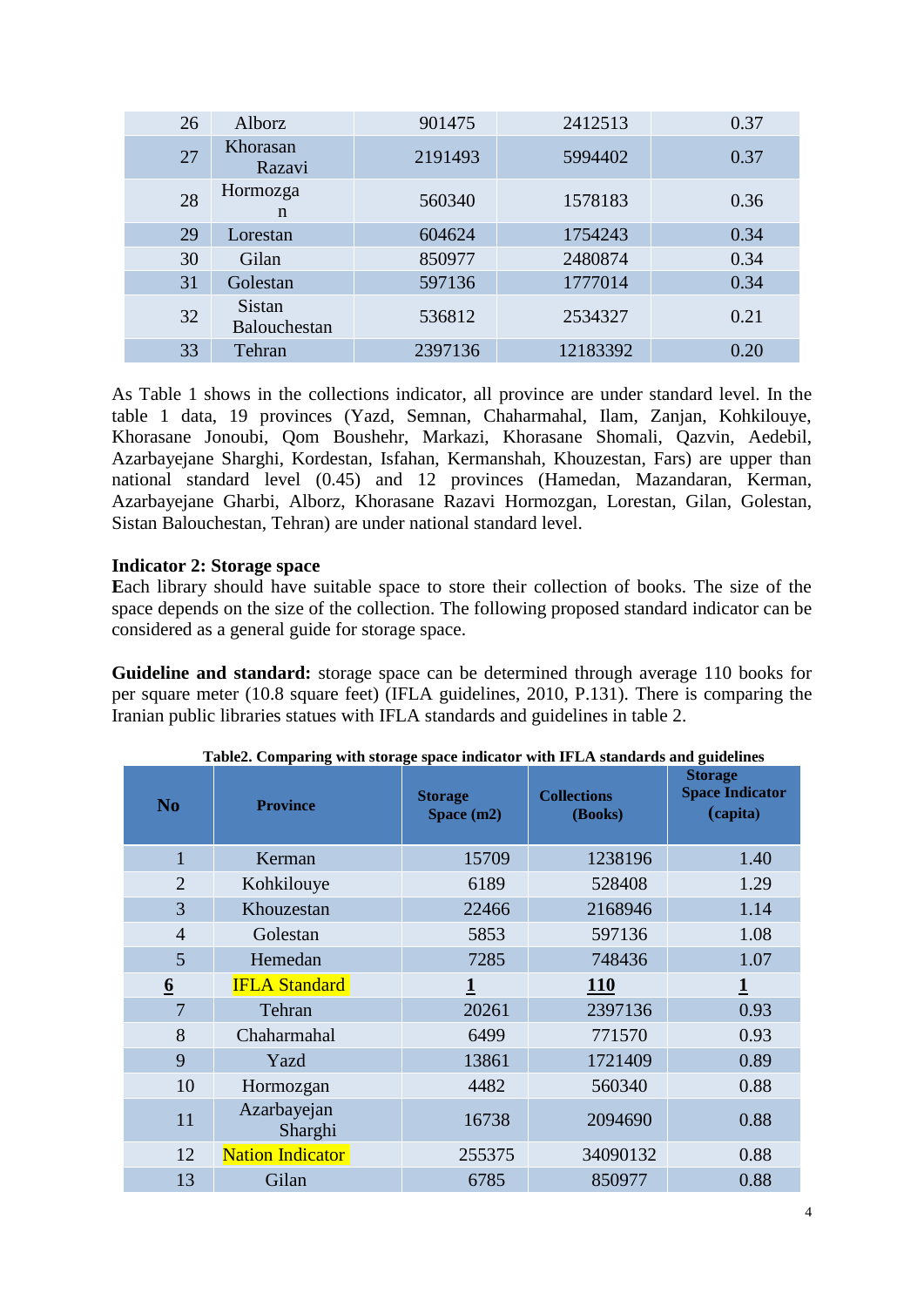| 14 | Boushehr                      | 5562  | 732025  | 0.84 |
|----|-------------------------------|-------|---------|------|
| 15 | Fars                          | 15278 | 2086043 | 0.81 |
| 16 | Markazi                       | 6712  | 934870  | 0.79 |
| 17 | Khorasan<br>Jonoubi           | 3772  | 528511  | 0.79 |
| 18 | Zanjan                        | 5876  | 831810  | 0.78 |
| 19 | Lorestan                      | 4109  | 604624  | 0.75 |
| 20 | Ardebil                       | 4859  | 717084  | 0.75 |
| 21 | Isfahan                       | 17033 | 2550898 | 0.73 |
| 22 | Mazandaran                    | 8503  | 1295948 | 0.72 |
| 23 | Azarbayejan<br>gharbi         | 7816  | 1238974 | 0.69 |
| 24 | Qom                           | 5755  | 915363  | 0.69 |
| 25 | <b>Sistan</b><br>Balouchestan | 3268  | 536812  | 0.67 |
| 26 | Kermanshah                    | 5891  | 980875  | 0.66 |
| 27 | Khorasan<br>Shomali           | 3307  | 558830  | 0.65 |
| 28 | Khorasan Razavi               | 12851 | 2191493 | 0.65 |
| 29 | Kordestan                     | 4579  | 837341  | 0.60 |
| 30 | Alborz                        | 4884  | 901475  | 0.60 |
| 31 | Qazvin                        | 3714  | 693974  | 0.59 |
| 32 | Semnan                        | 3851  | 802870  | 0.53 |
| 33 | <b>Ilam</b>                   | 1628  | 473068  | 0.38 |

As Table 2 shows in the Storage Space Indicator, five provinces (Kerman, Kohkilouye, Khouzestan, Golestan, Hemedan) are upper IFLA standard and 26 provinces are under IFLA Standard Indicator.

In table 2, ten provinces (Kerman, Kohkilouye, Khouzestan, Golestan, Hemedan, Tehran, Chahar Mahal, Yazd, Hormozgan, Azarbayejan sharghi) are upper than national standard level (0.88) and 21 provinces (Gilan, Boushehr, Fars, Markazi, Khorasan Jonoubi, Zanjan, Lorestan, Ardebil, Isfahan, Mazandaran, Azarbayejan gharbi, Qom, Sistan Balouchestan, Kermanshah, Khorasan Shomali, Khorasan Razavi, Kordestan, Alborz, Qazvin, Semnan, Ilam) are under national standard level.

### **Indicator 3: User space**

One of the most important space in Iranian public libraries is the user space. Each library should provide a suitable space for their members. The following proposed standard can be considered as a general guide for user space allocation.

**Guideline and standard:** 2.8 square meter (30 meter feet) for user space for each member is an acceptable standard (IFLA guidelines, 2010, P. 132). Acceptable standard for user space in library is from 1000 people should be for 5 users (IFLA guidelines, 2010, P. 132). Comparison results between the Iranian public libraries and IFLA standards and guidelines are in table 3.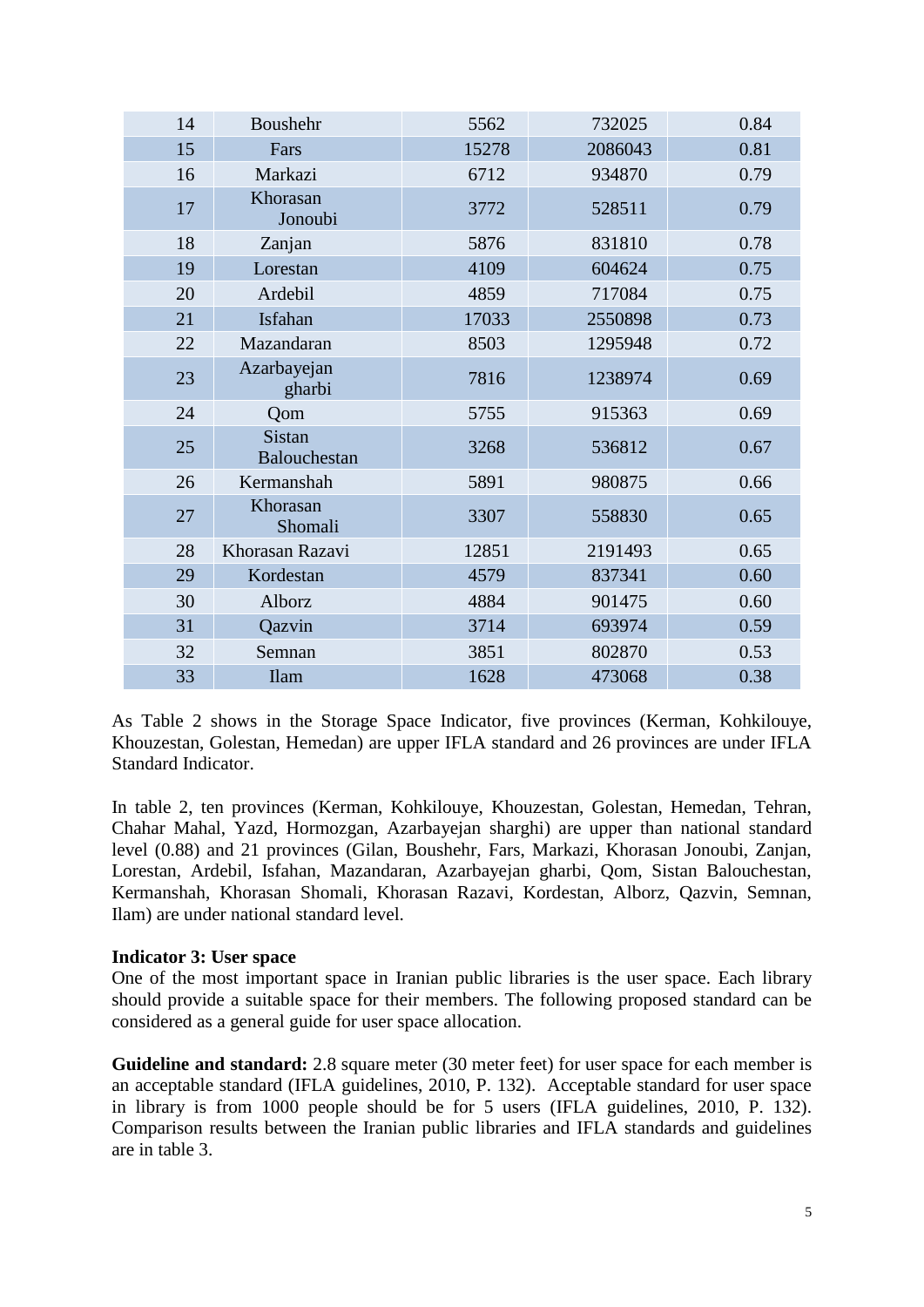| N <sub>o</sub>          | <b>Province</b>               | <b>User</b><br>Space (m2) | <b>Population</b> | <b>User Space</b><br><b>Indicator</b><br>(capita) |
|-------------------------|-------------------------------|---------------------------|-------------------|---------------------------------------------------|
| $\overline{\mathbf{1}}$ | <b>IFLA Standard</b>          | 14                        | 1000              | 2.8                                               |
| $\overline{2}$          | Yazd                          | 8969                      | 1074428           | 1.67                                              |
| 3                       | Markazi                       | 8959                      | 1413959           | 1.27                                              |
| $\overline{4}$          | Semnan                        | 3169                      | 631218            | 1.00                                              |
| 5                       | Chaharmahal                   | 4164                      | 895263            | 0.93                                              |
| 6                       | Kohkilouye                    | 3012                      | 658629            | 0.91                                              |
| $\overline{7}$          | <b>Ilam</b>                   | 2410                      | 557599            | 0.86                                              |
| 8                       | Qazvin                        | 4675                      | 1201565           | 0.78                                              |
| 9                       | Khorasan Jonoubi              | 2529                      | 662534            | 0.76                                              |
| 10                      | Boushehr                      | 3698                      | 1032949           | 0.72                                              |
| 11                      | Azarbayejan<br>Sharghi        | 12081                     | 3724620           | 0.65                                              |
| 12                      | Kermanshah                    | 6182                      | 1945227           | 0.64                                              |
| 13                      | Zanjan                        | 3182                      | 1015734           | 0.63                                              |
| 14                      | Ardebil                       | 3798                      | 1248488           | 0.61                                              |
| 15                      | Khorasan Shomali              | 2626                      | 867727            | 0.61                                              |
| 16                      | Kerman                        | 8607                      | 2938988           | 0.59                                              |
| 17                      | Khouzestan                    | 12265                     | 4531720           | 0.54                                              |
| 18                      | Azarbayejan<br>Gharbi         | 8141                      | 3080576           | 0.53                                              |
| 19                      | Kordestan                     | 3339                      | 1493645           | 0.45                                              |
| 20                      | Isfahan                       | 10658                     | 4879312           | 0.44                                              |
| 21                      | Hemedan                       | 3698                      | 1758268           | 0.42                                              |
| 22                      | Fars                          | 9395                      | 4596658           | 0.41                                              |
| 23                      | <b>Nation Indicator</b>       | 172363                    | 75149669          | 0.41                                              |
| 24                      | Alborz                        | 4516                      | 2412513           | 0.37                                              |
| 25                      | Golestan                      | 3278                      | 1777014           | 0.37                                              |
| 26                      | Gilan                         | 4397                      | 2480874           | 0.35                                              |
| 27                      | Mazandaran                    | 5390                      | 3073943           | 0.35                                              |
| 28                      | Qom                           | 1995                      | 1151672           | 0.35                                              |
| 29                      | Hormozgan                     | 2396                      | 1578183           | 0.30                                              |
| 30                      | Lorestan                      | 2400                      | 1754243           | 0.27                                              |
| 31                      | Khorasan Razani               | 7960                      | 5994402           | 0.27                                              |
| 32                      | Tehran                        | 12162                     | 12183392          | 0.20                                              |
| 33                      | <b>Sistan</b><br>Balouchestan | 2312                      | 2534327           | 0.18                                              |

**Table3. Comparing with user space indicator with IFLA guidelines**

As Table 3, the study shows in the User space indicator that all provinces are under IFLA Standard Indicator.

In table 3, twenty-one provinces (Yazd, Markazi, Semnan, Chaharmahal, Kohkilouye, Ilam, Qazvin, Khorasan Jonoubi, Boushehr, Azarbayejan Sharghi, Kermanshah, Zanjan, Ardebil, Khorasan Shomali, Kerman, Khouzestan, Azarbayejan Gharbi, Kordestan, Isfahan, Hemedan,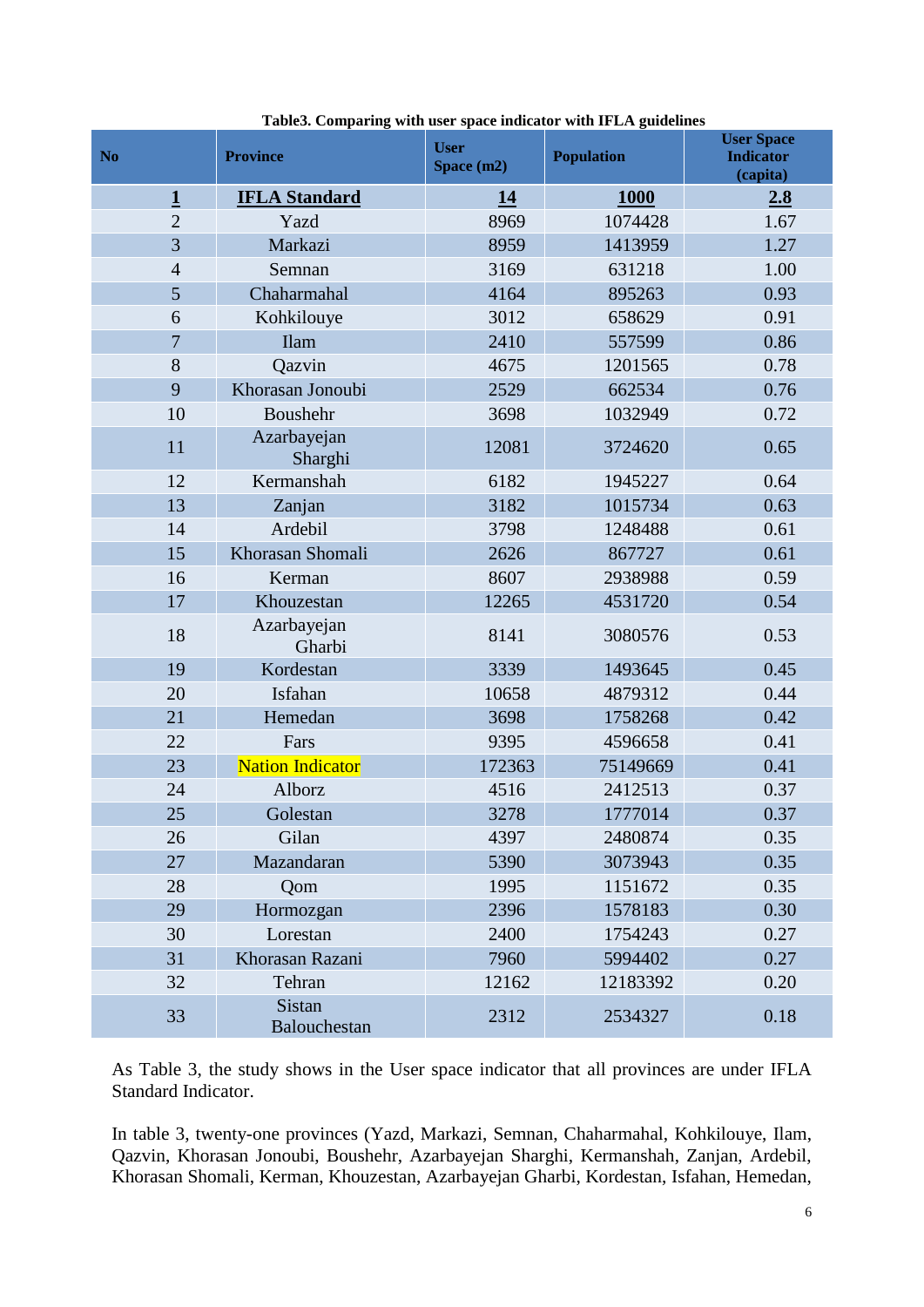Fars) are over the national standard level (0.41) and ten provinces (Alborz, Golestan, Gilan, Mazandaran, Qom, Hormozgan, Lorestan, Khorasan Razani, Tehran, Sistan Balouchestan) are under the national standard level.

### **Indicator 4: Staff**

Staff is one of the main resources of the library. Numbers of staff should be sufficient to be able to respond to the needs of the society and to ensure that the library is managed effectively. The following proposed standard can be proposed as a general guide for staff.

**Guideline and standard:** a full-time staff for 2500 people (IFLA guidelines, 2001, P. 66). Comparison results between the Iranian public libraries and IFLA standards and guidelines are in table 4.

|                |                |                                   |                         | raoic+. Comparing with start muicator with Ir LA standards and guidelines |                                    |
|----------------|----------------|-----------------------------------|-------------------------|---------------------------------------------------------------------------|------------------------------------|
| N <sub>o</sub> |                | Province                          | <b>Staff</b>            | Population                                                                | <b>Staff Indicator</b><br>(capita) |
| $\mathbf{1}$   |                | <b>IFLA</b><br><b>Standard</b>    | $\overline{\mathbf{1}}$ | 2500                                                                      | 1.00                               |
|                | $\overline{2}$ | Yazd                              | 192                     | 1074428                                                                   | 0.45                               |
|                | $\overline{3}$ | Chaharmahal                       | 139                     | 895263                                                                    | 0.39                               |
|                | $\overline{4}$ | Kohkilouye                        | 98                      | 658629                                                                    | 0.37                               |
|                | 5              | Semnan                            | 91                      | 631218                                                                    | 0.36                               |
|                | 6              | Qom                               | 149                     | 1151672                                                                   | 0.32                               |
|                | $\overline{7}$ | <b>Ilam</b>                       | 68                      | 557599                                                                    | 0.30                               |
|                | 8              | Khorasan<br>Jonoubi               | 79                      | 662534                                                                    | 0.30                               |
|                | 9              | Zanjan                            | 116                     | 1015734                                                                   | 0.29                               |
|                | 10             | Kordestan                         | 145                     | 1493645                                                                   | 0.24                               |
|                | 11             | Ardebil                           | 119                     | 1248488                                                                   | 0.24                               |
|                | 12             | Markazi                           | 126                     | 1413959                                                                   | 0.22                               |
|                | 13             | Qazvin                            | 105                     | 1201565                                                                   | 0.22                               |
|                | 14             | Boushehr                          | 87                      | 1032949                                                                   | 0.21                               |
|                | 15             | Azarbayejan<br>Sharghi            | 303                     | 3724620                                                                   | 0.20                               |
|                | 16             | Kerman                            | 239                     | 2938988                                                                   | 0.20                               |
|                | 17             | Isfahan                           | 394                     | 4879312                                                                   | 0.20                               |
|                | 18             | Gilan                             | 184                     | 2480874                                                                   | 0.19                               |
|                | 19             | Kermanshah                        | 143                     | 1945227                                                                   | 0.18                               |
|                | 20             | <b>Nation</b><br><b>Indicator</b> | 5205                    | 75149669                                                                  | 0.17                               |
|                | 21             | Alborz                            | 166                     | 2412513                                                                   | 0.17                               |
|                | 22             | Fars                              | 306                     | 4596658                                                                   | 0.17                               |
|                | 23             | Hemedan                           | 117                     | 1758268                                                                   | 0.17                               |
|                | 24             | Mazandaran                        | 200                     | 3073943                                                                   | 0.16                               |
|                | 25             | Hormozgan                         | 102                     | 1578183                                                                   | 0.16                               |
|                | 26             | Azarbayejan<br>Gharbi             | 196                     | 3080576                                                                   | 0.16                               |

Table4. Comparing with Staff indicator with IFLA standards and guidelines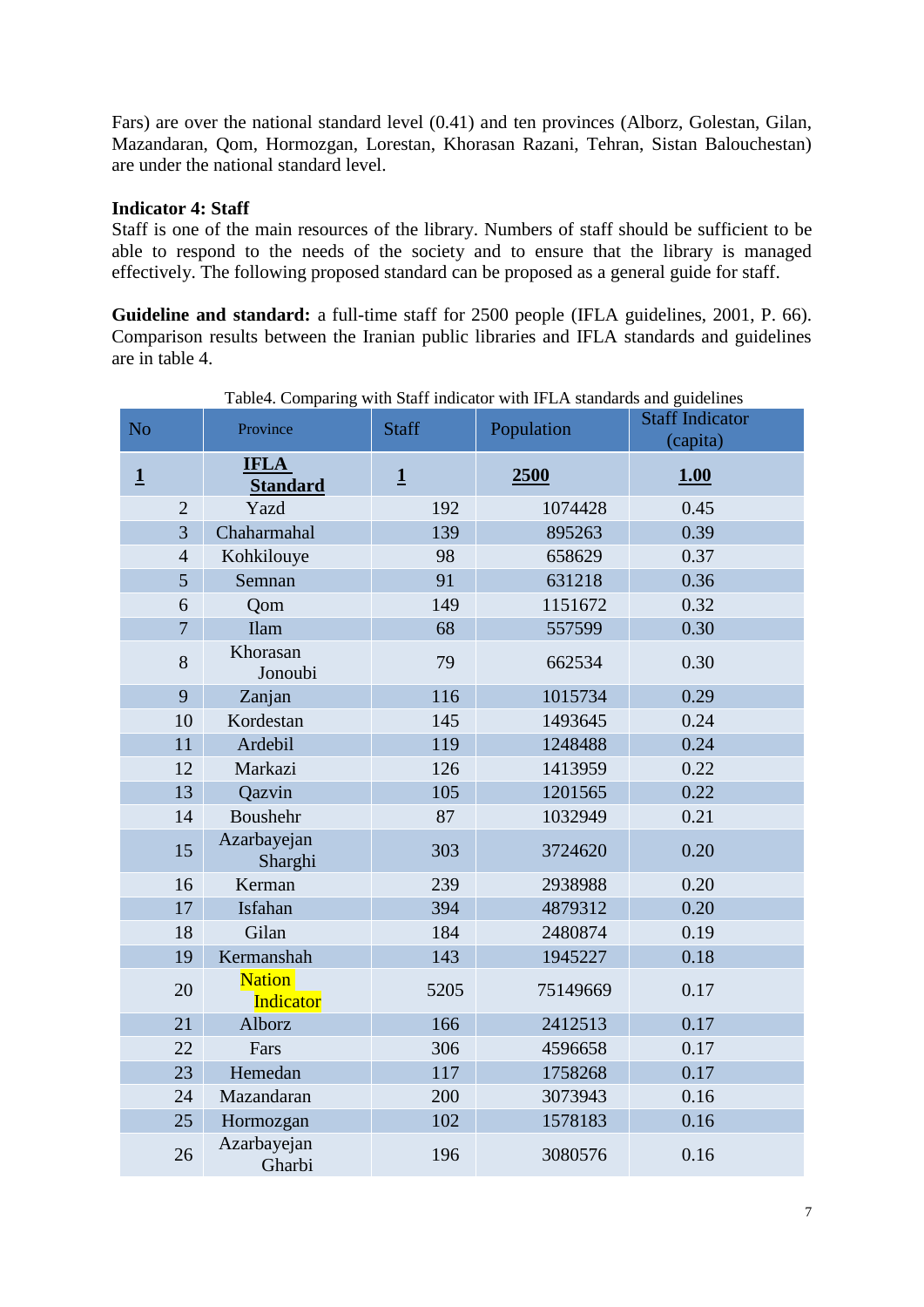| 27 | Khorasan<br>Shomali                  | 53  | 867727   | 0.15 |
|----|--------------------------------------|-----|----------|------|
| 28 | Khouzestan                           | 270 | 4531720  | 0.15 |
| 29 | Golestan                             | 96  | 1777014  | 0.14 |
| 30 | Lorestan                             | 94  | 1754243  | 0.13 |
| 31 | Khorasan<br>Razavi                   | 314 | 5994402  | 0.13 |
| 32 | Tehran                               | 432 | 12183392 | 0.09 |
| 33 | <b>Sistan</b><br><b>Balouchestan</b> | 82  | 2534327  | 0.08 |

As Table 4 shows in Staff indicator all provinces are under IFLA guidelines indicator.

In table 4, 18 provinces (Yazd, Chaharmahal, Kohkilouye, Semnan, Qom, Ilam, Khorasan, Jonoubi, Zanjan, Kordestan, Ardebil, Markazi, Qazvin, Boushehr, Azarbayejan Sharghi, Kerman Isfahan, Gilan, Kermanshah) are upper than national standard level (0.17) and 13 provinces (Alborz, Fars, Hemedan, Mazandaran, Hormozgan, Azarbayejan Gharbi, Khorasan Shomali, Khouzestan, Golestan, Lorestan, Khorasan Razavi, Tehran, Sistan Balouchestan) are under national standard level.

### **Discussion and Conclusion**

In this research study, we reviewed the status of 4 indicators (Collections, Storage Space, Study space and Staff) and compared them with IFLA Standards to determine the gap in service provision in Iranian public libraries.

The findings are presented in chart 1.



**Chart1. The current situation with the desired situation in the four indicators**

As the diagram1 shows:

"Resource" indicator with national average  $(0.45)$  is in distance of 1.55 from standard status (2).